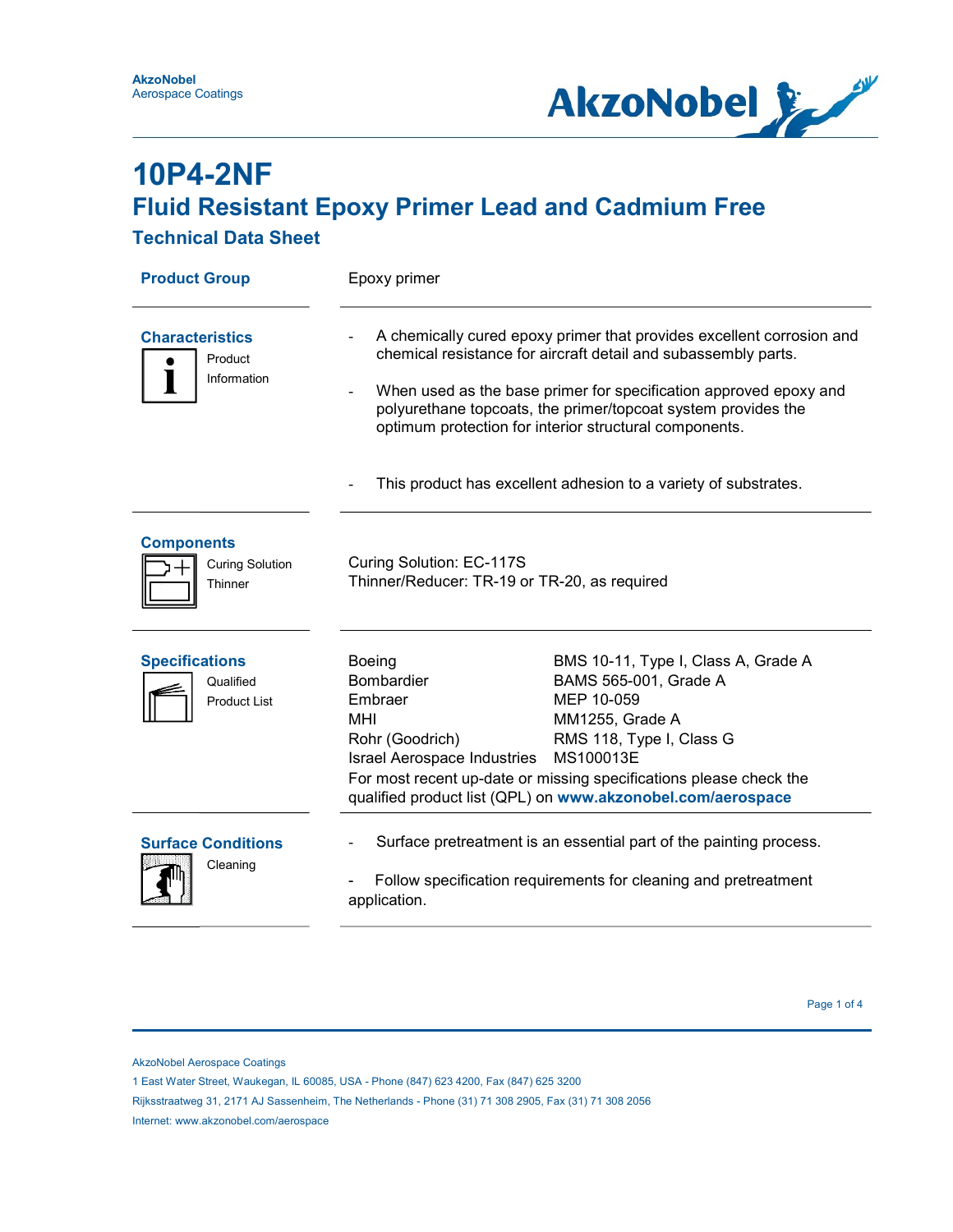

### Instruction for Use

| <b>Mixing Ratio</b><br>(volume)                                             | 1 part<br>1 part<br>$0 - 0.5$ max                                                                                                                                                                                                                                                                                    | Base 10P4-2NF<br>Curing Solution EC-117S<br>As required, TR-19 or TR-20 |
|-----------------------------------------------------------------------------|----------------------------------------------------------------------------------------------------------------------------------------------------------------------------------------------------------------------------------------------------------------------------------------------------------------------|-------------------------------------------------------------------------|
| <b>Induction Time</b>                                                       | 30 minutes minimum                                                                                                                                                                                                                                                                                                   |                                                                         |
| <b>Initial Spraying</b><br>Viscosity<br>$(25^{\circ}C/77^{\circ}F)$<br>Note | $25 - 55$ seconds ISO-Cup #3<br>25 - 35 seconds Signature Zahn Cup #1<br>14 - 28 seconds EZ Zahn Cup #2<br>Viscosity measurements are provided as guidelines only and are not to be<br>used as quality control parameters. Certified information is provided by<br>certification documentation available on request. |                                                                         |
| Pot life<br>(25°C/77°F)                                                     | 16 hours.                                                                                                                                                                                                                                                                                                            |                                                                         |
| Dry Film<br>µm<br><b>Thickness</b><br>(DFT)                                 | 13 – 18 micron ( $\mu$ m)<br>$0.5 - 0.7$ mils                                                                                                                                                                                                                                                                        |                                                                         |
| <b>Application</b><br><b>Recommendations</b>                                |                                                                                                                                                                                                                                                                                                                      |                                                                         |
| Conditions                                                                  | Temperature:<br>Relative Humidity:                                                                                                                                                                                                                                                                                   | $15-35^{\circ}$ C<br>$59 - 95^{\circ}F$<br>$35 - 75%$                   |

Page 2 of 4

AkzoNobel Aerospace Coatings

1 East Water Street, Waukegan, IL 60085, USA - Phone (847) 623 4200, Fax (847) 625 3200

 Rijksstraatweg 31, 2171 AJ Sassenheim, The Netherlands - Phone (31) 71 308 2905, Fax (31) 71 308 2056 Internet: www.akzonobel.com/aerospace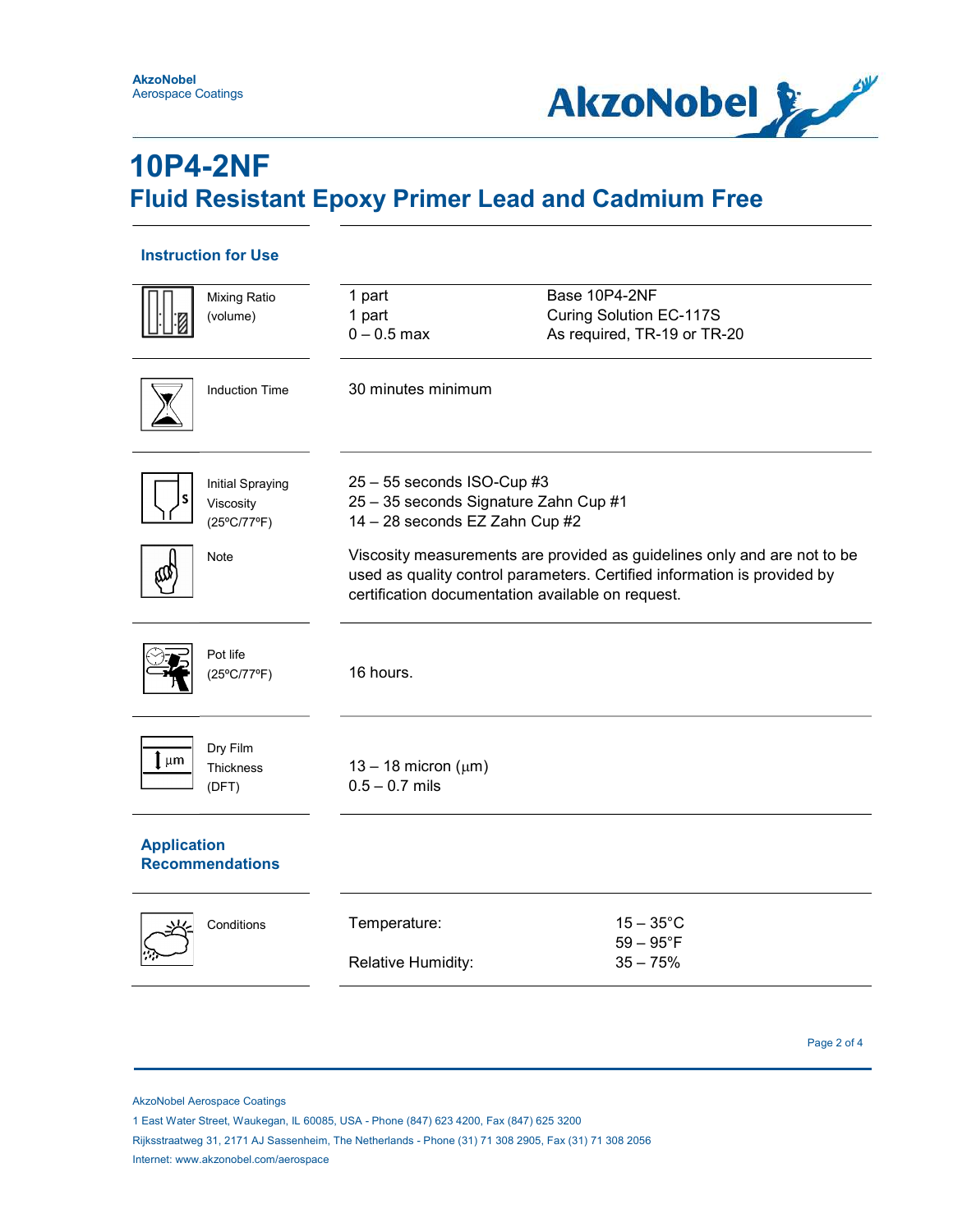

|                            | Note                                                                    | The quality of the application of all coatings will be influenced by the spray<br>equipment chosen and the temperature, humidity, and air flow of the paint<br>application area. When applying the product for the first time, it is<br>recommended that test panels be prepared in order to identify the best<br>equipment settings to be used in optimizing the performance and<br>appearance of the coating. |                                                                    |  |
|----------------------------|-------------------------------------------------------------------------|-----------------------------------------------------------------------------------------------------------------------------------------------------------------------------------------------------------------------------------------------------------------------------------------------------------------------------------------------------------------------------------------------------------------|--------------------------------------------------------------------|--|
|                            | Equipment                                                               | Air<br><b>HVLP</b>                                                                                                                                                                                                                                                                                                                                                                                              | $0.052 - 0.070$ in nozzle orifice<br>$1.2 - 1.4$ mm nozzle orifice |  |
|                            | Number of<br>Coats                                                      | Spray a single uniform wet coat to recommended dry film thickness.                                                                                                                                                                                                                                                                                                                                              |                                                                    |  |
|                            | Cleaning of<br>Equipment                                                | <b>MEK or C28/15</b>                                                                                                                                                                                                                                                                                                                                                                                            |                                                                    |  |
| <b>Physical Properties</b> |                                                                         |                                                                                                                                                                                                                                                                                                                                                                                                                 |                                                                    |  |
|                            | <b>Drying Times</b><br>(25 +/- 2°C / 77<br>$+/- 2$ °F, 55 +/-<br>5% RH) | Dust free<br>Tack free<br>Dry through<br>Dry to topcoat                                                                                                                                                                                                                                                                                                                                                         | 15 minutes<br>2 hours<br>4 hours<br>1 hour                         |  |
|                            | Theoretical<br>Coverage                                                 | 8.6 $m^2$ per liter ready to apply at 25 $\mu$ m dry film thickness<br>350 ft <sup>2</sup> per US gallon ready to apply at 1 mil dry film thickness                                                                                                                                                                                                                                                             |                                                                    |  |

Page 3 of 4 and 2 and 2 and 2 and 2 and 2 and 2 and 2 and 2 and 2 and 2 and 2 and 2 and 2 and 2 and 2 and 2 and 2 and 2 and 2 and 2 and 2 and 2 and 2 and 2 and 2 and 2 and 2 and 2 and 2 and 2 and 2 and 2 and 2 and 2 and 2

 Rijksstraatweg 31, 2171 AJ Sassenheim, The Netherlands - Phone (31) 71 308 2905, Fax (31) 71 308 2056 Internet: www.akzonobel.com/aerospace

AkzoNobel Aerospace Coatings

 <sup>1</sup> East Water Street, Waukegan, IL 60085, USA - Phone (847) 623 4200, Fax (847) 625 3200